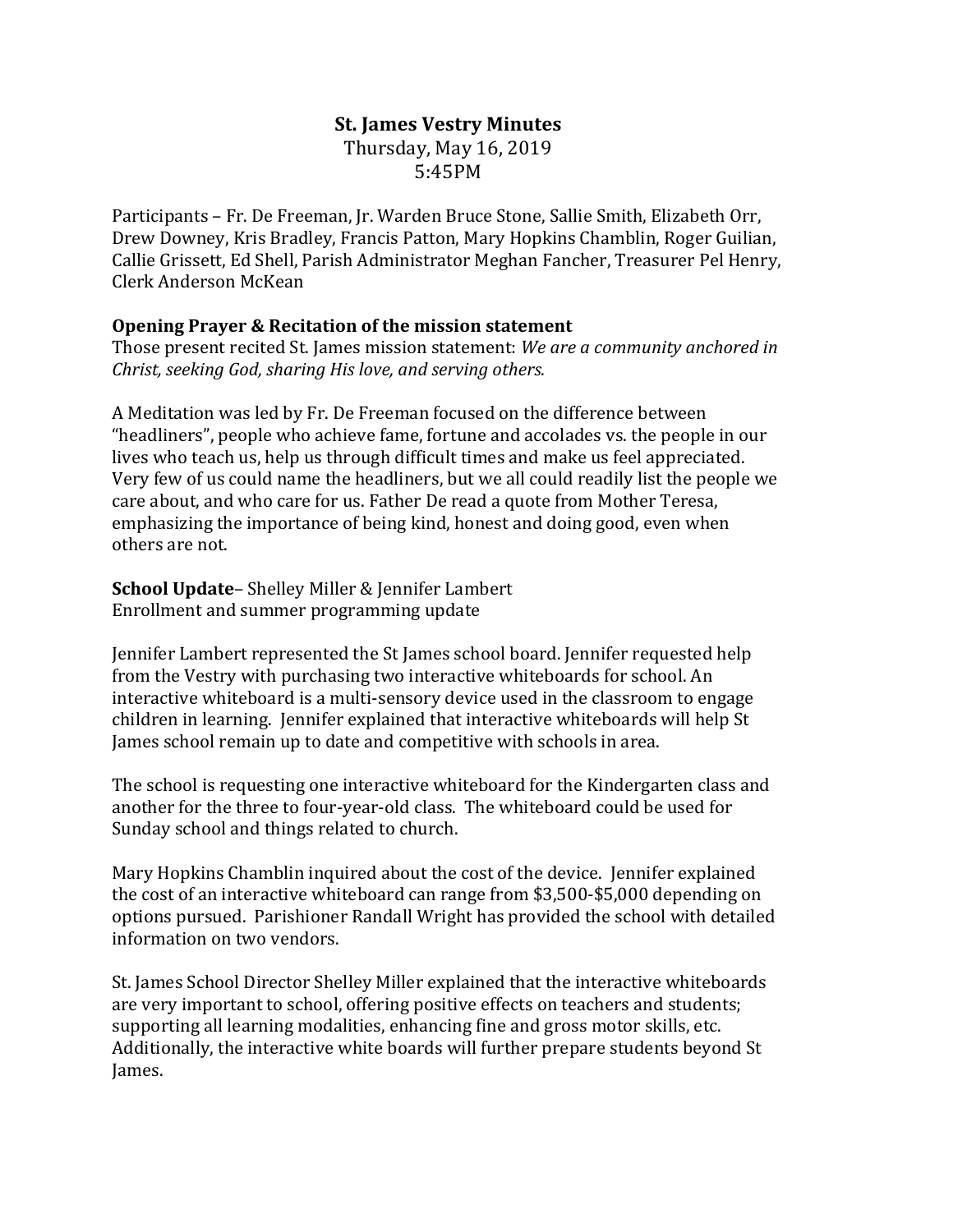The school board requested the Vestry to release funds to purchase two interactive whiteboards by August in order for teachers to use them during professional development and be ready for the fall semester. 

Elizabeth Orr inquired about any additional maintenance costs or contracts. Shelley Miller explained that after the initial purchase, there would be an additional \$49 per year for software. Kris Bradley asked where the funds for the white boards would come from; Treasurer Pel Henry explained if approved, they would come from unrestricted cash. Pel reiterated that the school has exceeded expectations in terms of cash flow; we were prepared to lose money the first year but the school has a positive cash flow.

Mary Hopkins Chamblin made a motion to approve the expenditure of \$11,000 for interactive whiteboards from Unrestricted Cash with the understanding that the school board members will be making the final decisions on model and options. Cassie Grissett seconded the motion; all approved.

Shelley shared that 45 students are currently enrolled in the summer program; the program capacity is 72 students. She further clarified that weekly camps are not housing 45 each day.; 45 are enrolled in 7-week program; the most housed during one week is 32 children.

Shelly shared that the school board would like to form a fundraising committee. This committee would be charged with fundraisers to offset costs in the future. A fundraiser similar to the Giving Tree could potentially raise funds needed to furnish two classrooms; these will share space with the church nursery for 2 ½ year olds. It was noted that fundraising needs to be coordinated with the church stewardship committee

Bruce Stone asked if Vestry approval is required for the school to pursue a fundraising committee? Father de confirmed that approval is needed.

## **Financial Update**

Treasurer Pel Henry provided the April financial update. He reminded everyone that the updated budget is based on the decision to go back to 2018 budget. 

April was a strong month in terms of income, \$96,046 in income vs. \$96,150 budgeted. YTD actual income was \$397,197, \$14,000 above last year's actual income and \$18,000 above budget.

Pel noted that school's income of \$14,286 is on budget. The school's total income of \$110,332 is also on budget. The school's balance sheet has exceeded expectations during its first year of operation.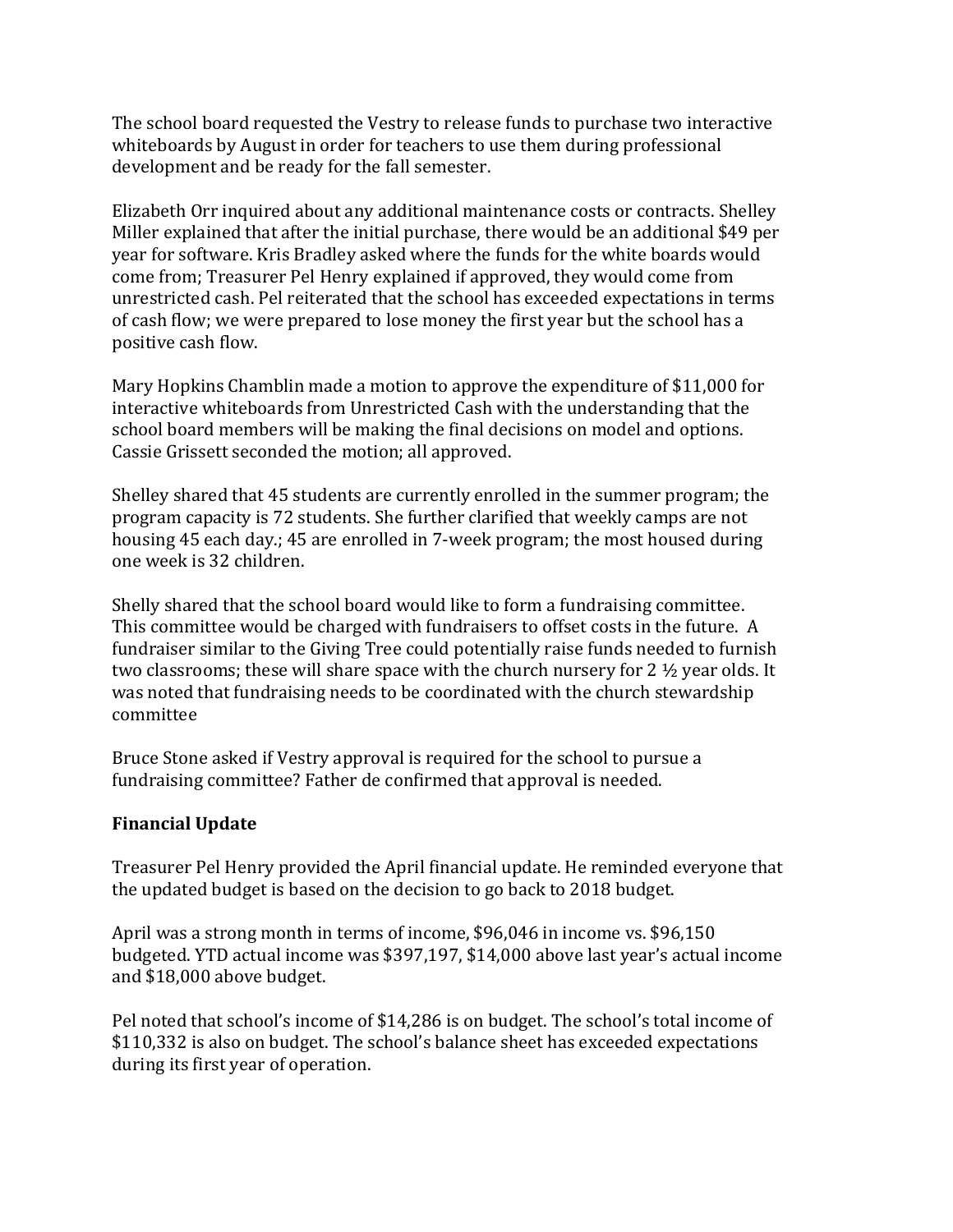Pel moved onto to review April's actual expenses of \$88,882 compared to budgeted expenses of \$89,018. School expenses were below budget; \$14,647 vs. budgeted \$15,645. Total actual expenses were \$103,529 vs. budgeted actual expenses of \$104,663. YTD expenses of 354,663 were up slightly from the prior year due to raises.

Pel completed his Financial Report with a Restricted Account review, noting the only major activity was a transfer from unrestricted cash to the building fund to prepare for replacement and repair of major systems around the church buildings. The Outreach line item was higher due to a flow of money for these initiatives.

Callie Grissett asked about the \$40,000 that was owed to St. James from convention. Pel Henry explained that it would be reflected on last month's ledgers. Father De and Pel will review, confirm with Jim Ketchum and report back at the next meeting.

Organ Concert Update Father De shared that the May 8th Organ Concert series raised \$338 in donations for Notre Dame Cathedral.

## PCI Compliance

The Vestry was informed that a handbook and policies are required for taking credit cards.

A motion was requested to approve the April financial report. Roger Guilian motioned to approve the financial report; Callie Grissett seconded the motion; all approved.

## Discussion **Jr. Warden Report** - Bruce

## Update on rezoning and sign variance

Jr. Warden Bruce Stone provided a summary of his discussion with the City's Planning & Zoning Commission. St. James is zoned as residential. There had been previous discussions regarding whether St. James should get rezoned, the benefits, drawbacks. According to the City, as a house of worship, we are what is known as non-conforming zoning. All churches are "R2" like us, so we don't have to worry about getting rezoned.

Bruce further explained that the sign ordinance is a stand-alone ordinance. He will make a presentation before a municipal court judge requesting signage approval. Regarding the location of the sign, Bruce explained that we are currently within the St. James easement, but in order to get approval to move signs closer to Section Street, Bruce has to get a signage application permit. He will provide the City what it needs to get the larger sign and work on permit to relocate closer to Section Street.